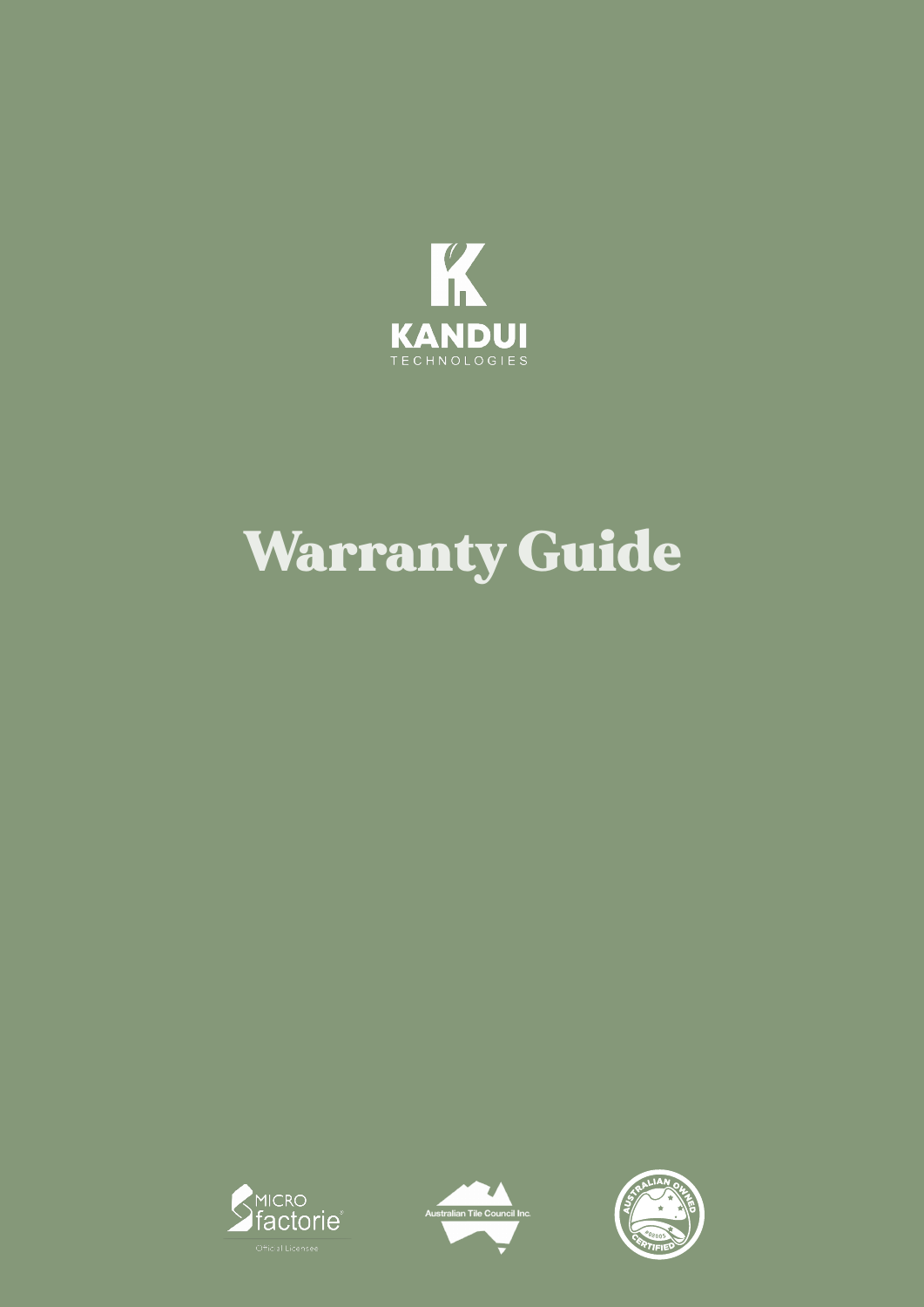### **Limited 10 year warranty**

Kandui Technologies Pty Ltd (Kandui) warrants that its green ceramics tiles (Product) will remain free from defects arising from the manufacture of the Product (Defects) for a period of ten (10) years from the date of installation of the Product (Warranty Period).

If a Product is assessed to contain Defects during the Warranty Period, Kandui will replace the the Product (excluding labour) in accordance with, and subject to, the terms and conditions set out below.

This warranty applies only to the original purchaser of the Product and is not transferable to anyone else, including subsequent owners.

#### **Terms and Conditions**

This warranty only applies:

1. to a Product in which Defects occur on or prior to expiry of the Warranty Period;

2. when a Product is used in accordance with any applicable published specifications and guides, and is properly installed by a qualified, licensed stonemason in accordance with any installation recommendations provided by Kandui; and

3. when the installation of the Product is inspected and approved by an authorised representative of Kandui on completion to ensure that the relevant standards have been maintained including any published installation recommendations of Kandui.

This warranty does not apply:

1. to any Defect caused to a Product by misuse, mishandling neglect, accident or ordinary wear; or

2. to any use of the Product for a purpose for which the Product was not sold or designed or used in violation of any applicable standard; or

3. to the incorrect installation or assembly of the Product or to use, installation or assembly which is not in accordance with any specified instructions for use, installation or assembly; or

4. to any damage to products sold in conjunction with a Product or to any damage resulting from the installation or assembly of any Product; or

 5. to any repair, modification, tampering, subsequent fabrication or other workmanship by you or any person other than an employee of Kandui or an authorised representative of Kandui; or

6. to any Product used for flooring or in any outdoor application (including swimming pools) or any excessive exposure to sunlight, chemicals, flames or excessive heat; or

7. to any damage to the Product resulting from placing hot items, including but not limited to hot pans, electric frying pans or oven trays, on the Product;

8. to any damage to the Product resulting from the use of products which contain trichlorethane or methylene chloride (such as paint removers or strippers) or cleaning agents which have high alkaline/pH levels;

9. to any irregularity in the slab used to create the Product which existed in the material prior to fabricating and installation and were present in the final installed Product; or

10. to any material surface variations within or on the surface of the Product. These are inherent in the manufacturing process and are a characteristic of the Product; or

11. to any colour variation or discolouration of the Product due to excessive exposure to direct sunlight; or

12. to any defect in, or damage to, the Product arising from the Product not being cleaned and maintained in accordance with Kandui's Care and Maintenance Guide; or

13. to any variation in the shading, material distribution and reflectivity of the Product, including any such variations between any sample of the Product and the Product supplied. Given the Product is manufactured from natural materials, each slab is unique and variations in the shading, material distribution and reflectivity of the Product are naturally occurring; or

14. to any cracks or chips which develop in the Product after installation; or



## Warranty Guide

Except for consumer guarantees set out in the Competition and Consumer Act 2010 (Cth) (Act), Kandui does not make any further warranties or representations in relation to any products.